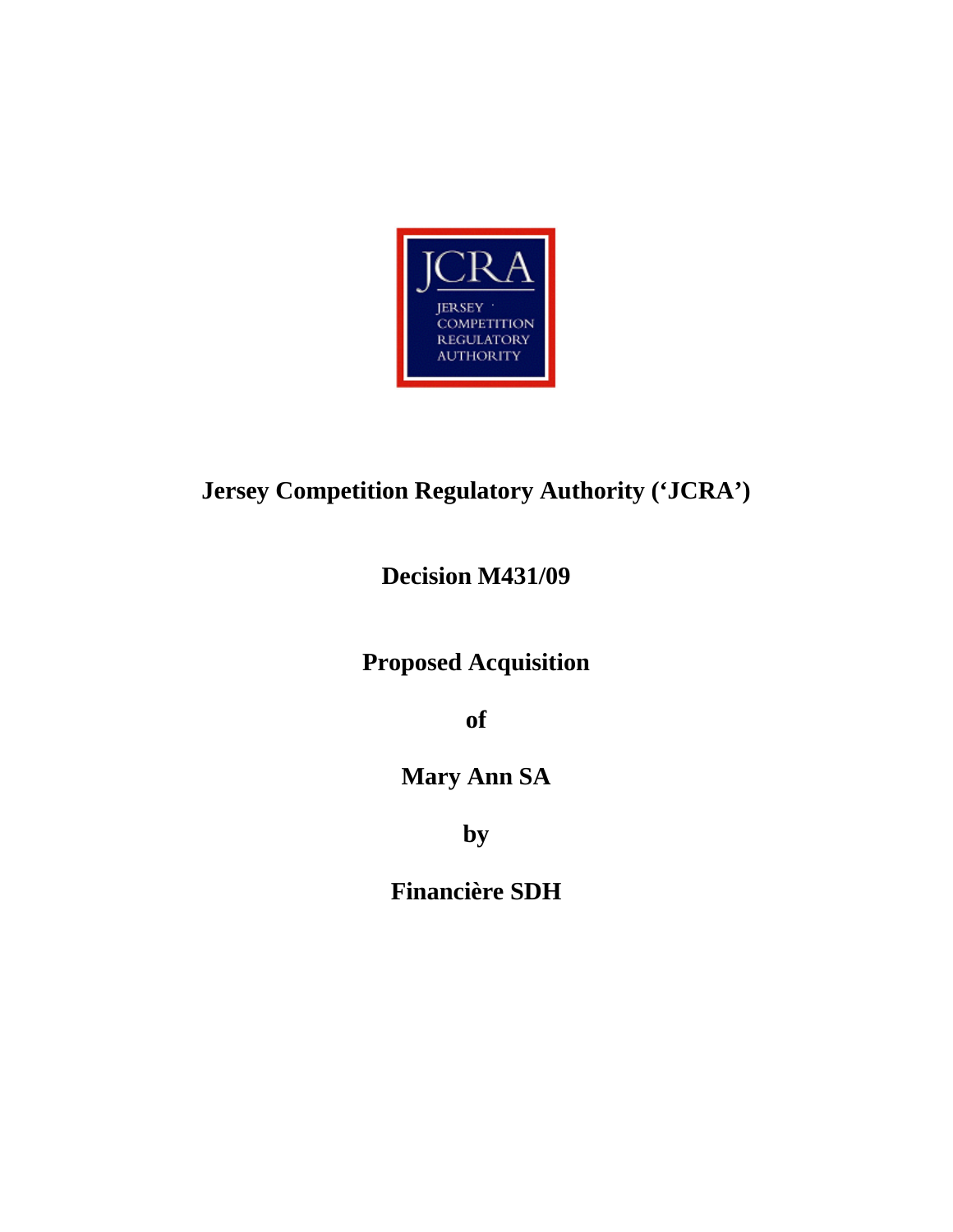## **The Notified Transaction**

- 1. On 19 June 2009, the JCRA received an application (the '**Application**') for approval under Articles 20 and 21 of the Competition (Jersey) Law 2005 (the '**Law**') concerning the proposed acquisition by Financière SDH ('**Financière**') of the entire issued share capital of Mary Ann SA ('**Mary Ann SA**') from Mary Ann S.à.r.l ('**Mary Ann'**).
- 2. The JCRA registered a notice of its receipt of the Application in the Jersey Gazette on 23 June 2009 and on its website on 24 June 2009 inviting comments on the proposed acquisition by 7 July 2009. No comments were received.

# **The Parties**

## *(a)* **Financière**

3. Financière is a company incorporated in France. According to the Application, Financière is active in the production of milk drinks, fruit juices, flavoured water, special diet drinks, other soft drinks and liquid foods for human consumption.

## *(b)* **Mary Ann**

- 4. Mary Ann is a holding company incorporated in Luxembourg and is a member of the group of companies comprising the Sandpiper Group. The Sandpiper Group is active in various industries including retail and wholesale of various products. According to the application, its subsidiary Mary Ann SA is active in the production of carbonated and certain non-carbonated non-alcoholic drinks for distribution in France and limited export.
- 5. Mary Ann's ultimate parent company is Sandpiper Topco Limited, which is incorporated in Jersey, and jointly controlled by Duke Street Capital Holdings Limited (incorporated in Guernsey) and Europa Capital LLP (incorporated in the United Kingdom).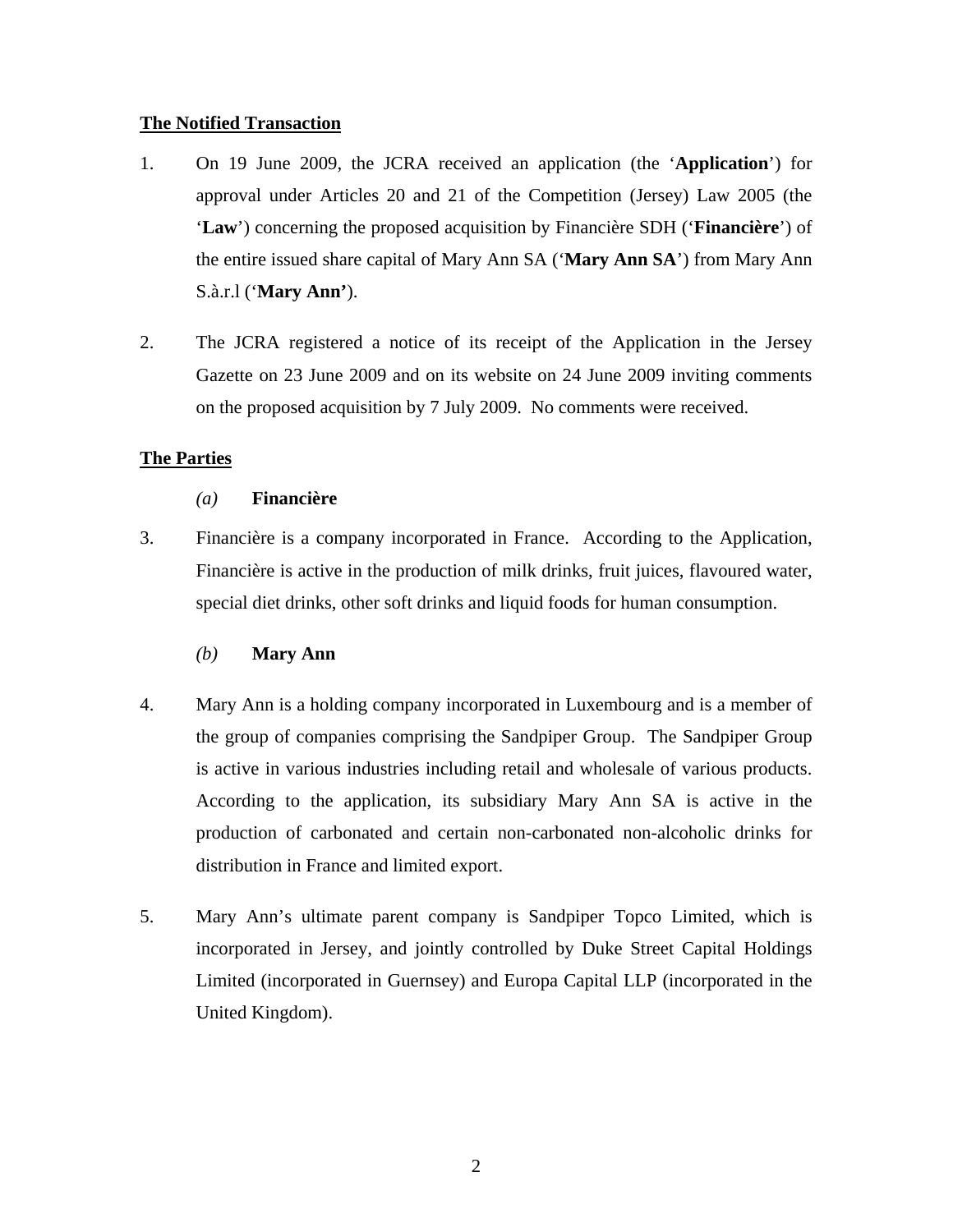#### **The Requirement for JCRA Approval**

- 6. According to Article 20(1) of the Law, a person must not execute certain mergers or acquisitions except and in accordance with the approval of the JCRA. According to Article  $2(1)(b)$  of the Law, a merger or acquisition occurs for the purpose of the Law if a person who controls an undertaking acquires direct or indirect control of the whole or part of another.
- 7. Pursuant to the proposed acquisition, Financière would acquire control of Mary Ann SA and the transaction therefore falls within Article  $2(1)(b)$ . The parties applied for JCRA approval under Article 1(4) of the Competition (Mergers and Acquisitions) (Jersey) Order 2005 (the '**Order**'), on the basis that the Sandpiper Group has an existing share of supply of more than 40% in food retailing in Jersey. On the basis of these facts, pursuant to the Order, the JCRA's approval is required under Article 20(1) of the Law before the proposed acquisition is executed.

## **Assessment**

 $\overline{a}$ 

8. Under Article 22(4) of the Law, the JCRA must determine if the proposed acquisition would substantially lessen competition in Jersey or any part thereof, pursuant to the procedures set forth in the JCRA Merger Guideline.<sup>1</sup> The JCRA's analysis of the proposed acquisition starts with defining the relevant product and geographic markets. The geographic market is the area over which substitution takes place. It comprises the area in which the parties concerned are involved in the supply and demand of the products or services, in which the conditions are sufficiently homogeneous and which can be distinguished from neighbouring areas because the conditions of competition are appreciably different in those areas. 2

<sup>&</sup>lt;sup>1</sup> JCRA Guideline, *Mergers and Acquisitions* sections 5 and 6.

<sup>&</sup>lt;sup>2</sup> See European Commission Notice on the definition of the relevant product market for the purposes of *Community competition law*, O.J. C 372 at 2 (9 Dec. 1997).